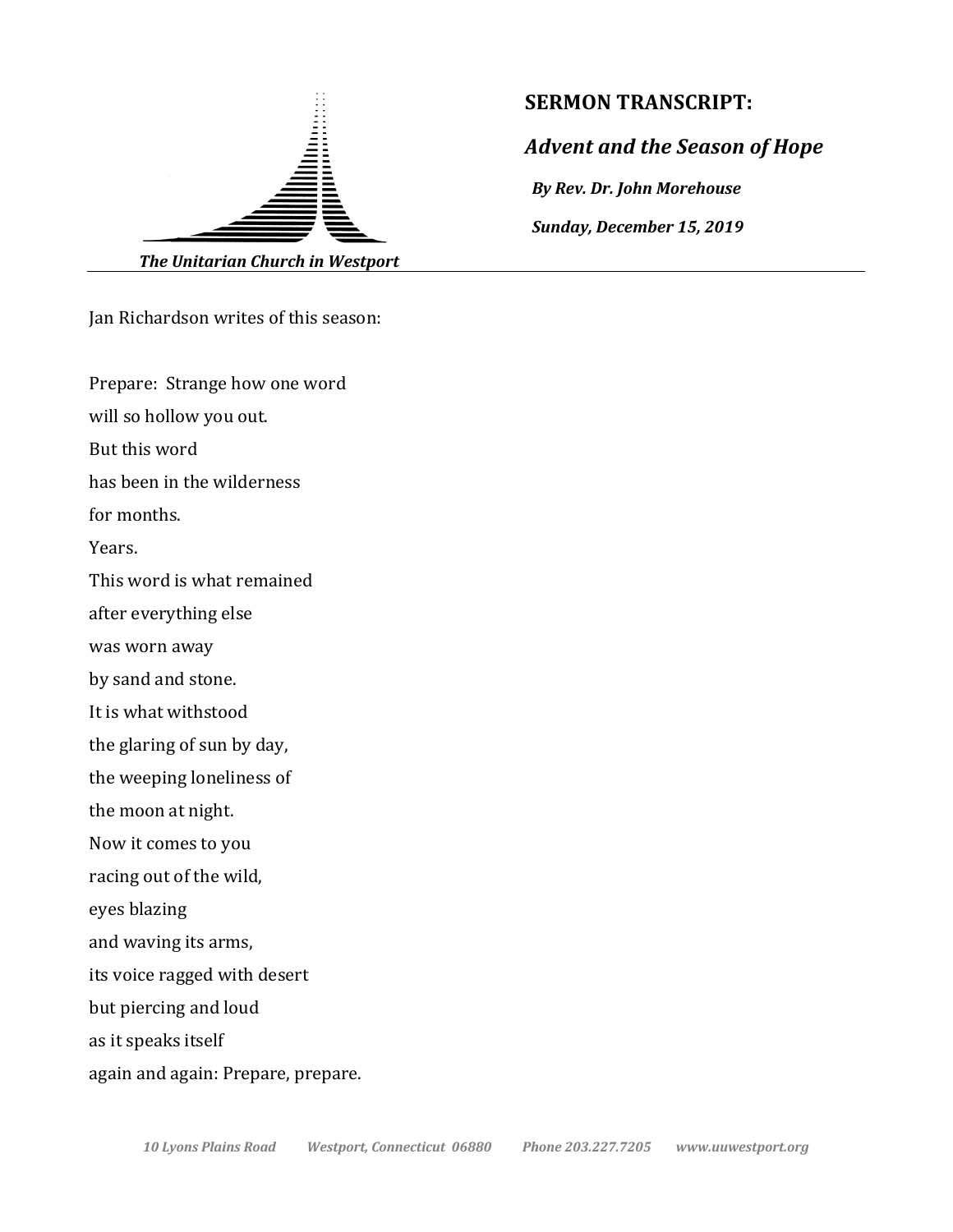It may feel like the word is leveling you, emptying you as it asks you to give up what you have known. It is impolite and hardly tame, but when it falls upon your lips you will wonder at the sweetness, like honey that finds its way into the hunger you had not known was there. —Jan Richardson

## from Circle of Grace: A Book of Blessings for the Seasons

UUs never think much of Advent. The season of preparation for the birth of Jesus. The season of waiting and expectation. After all we aren't very good at waiting, are we? But here it is again, this season of encroaching darkness. I welcome Jan Richardson's line that advent comes "racing out of the wild, eyes blazing and waving its arms, its voice ragged with desert but piercing and loud as it speaks itself again and again: Prepare, prepare." But most of us are rarely prepared as we rush headlong into the tumble of the Christmas season; gifts, and plans, and parties. But also, loneliness, grief at missing a loved one, the dull throb of mediocrity in contemplating how we will survive another year before us.

Jan Richardson, whose poetry speaks so poignantly to me this time of year, knows something of the raw blaze of this season of expectation.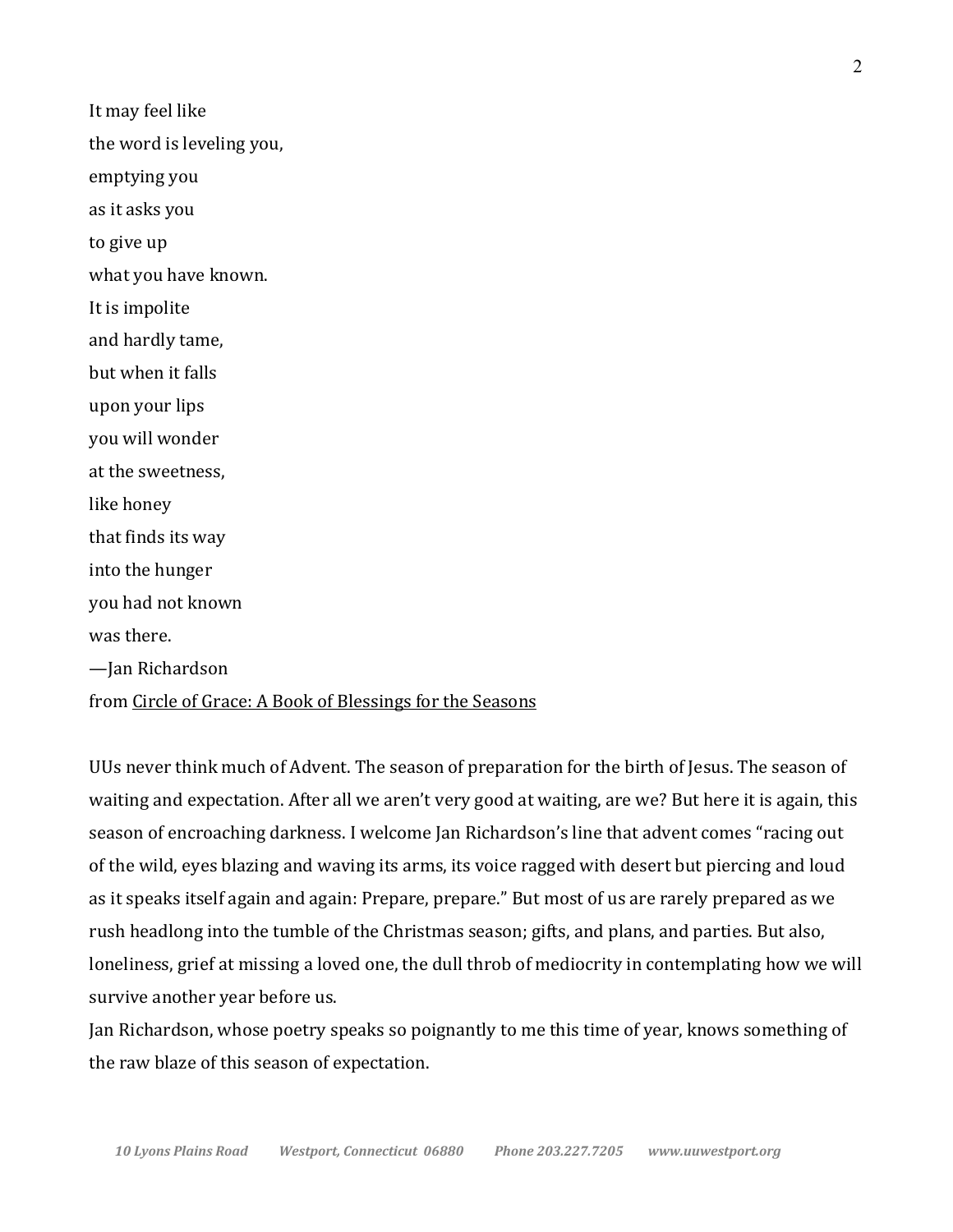While most Christians see this as a time of quiet repair, Ms. Richardson does not. Long a poet and artist, she had worked and lived in deep collaboration with her partner, the singer song writer, Garrison Doles. Garrison died quite suddenly in December 2013, in the midst of the advent season changing Jan interpretation of advent from a season of quiet expectation, to one of fierce preparation. She wrote of Garrison's death:

Let us agree for now that we will not say the breaking makes us stronger or that it is better to have this pain than to have done without this love. Let us promise we will not tell ourselves time will heal the wound, when every day our waking opens it anew. Perhaps for now it can be enough to simply marvel at the mystery of how a heart so broken can go on beating, as if it were made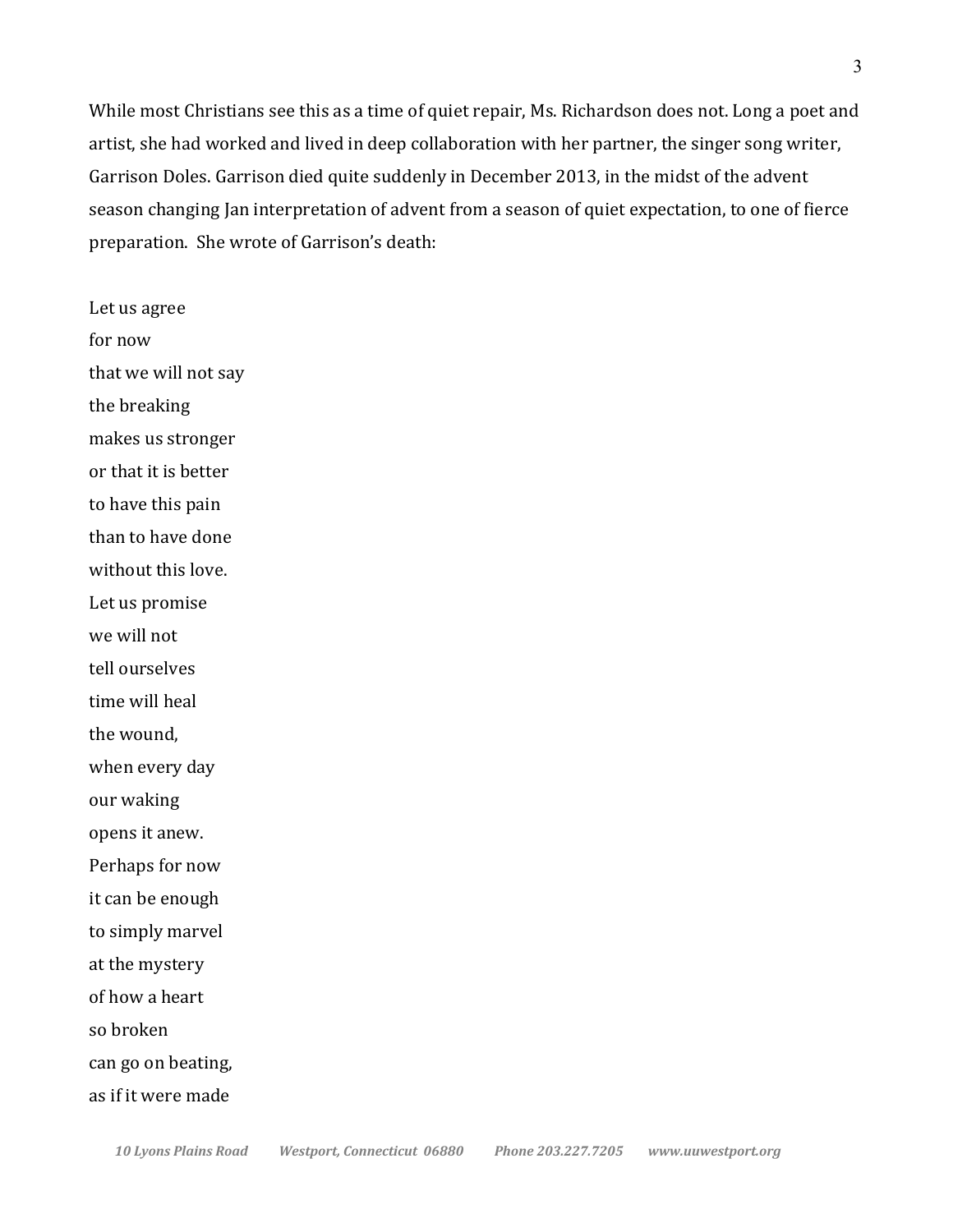for precisely thisas if it knows the only cure for love is more of it. as if it sees the heart's sole remedy for breaking is to love still. as if it trusts that its own persistent pulse is the rhythm of a blessing we cannot begin to fathom but will save us nonetheless.

She reminds me that the only cure for love lost is to love again. The only way beyond the darkness is through it. She reminds me that in a season of expectation of the miracle represented in a birth, there is a preparation of the heart that needs to happen in order to receive that miracle. Far from a season of quiet hours by the fire, the advent season, this advent season, is preparation by the fire of all that we hope for and have lost.

My uncle Reggie was something of a boyhood hero for me. He was actually a step Uncle but who cared? He was athletic, tan, sure of himself and a daredevil. He loved to race through the woods on his motorcycle or tear up the snow in his snowmobile. He often got into accidents, some serious. My step grandmother was beside herself. Her first husband Rev. John Robinson, Reggie's father, had been a pious Unitarian minister in rural NH who died young when Reggie was just a boy. Leaving behind Reggie, his sister Midge and his widow Gerry. Gerry remarried my grandfather who had also lost his wife to cancer and they did their best to keep Reggie safe. I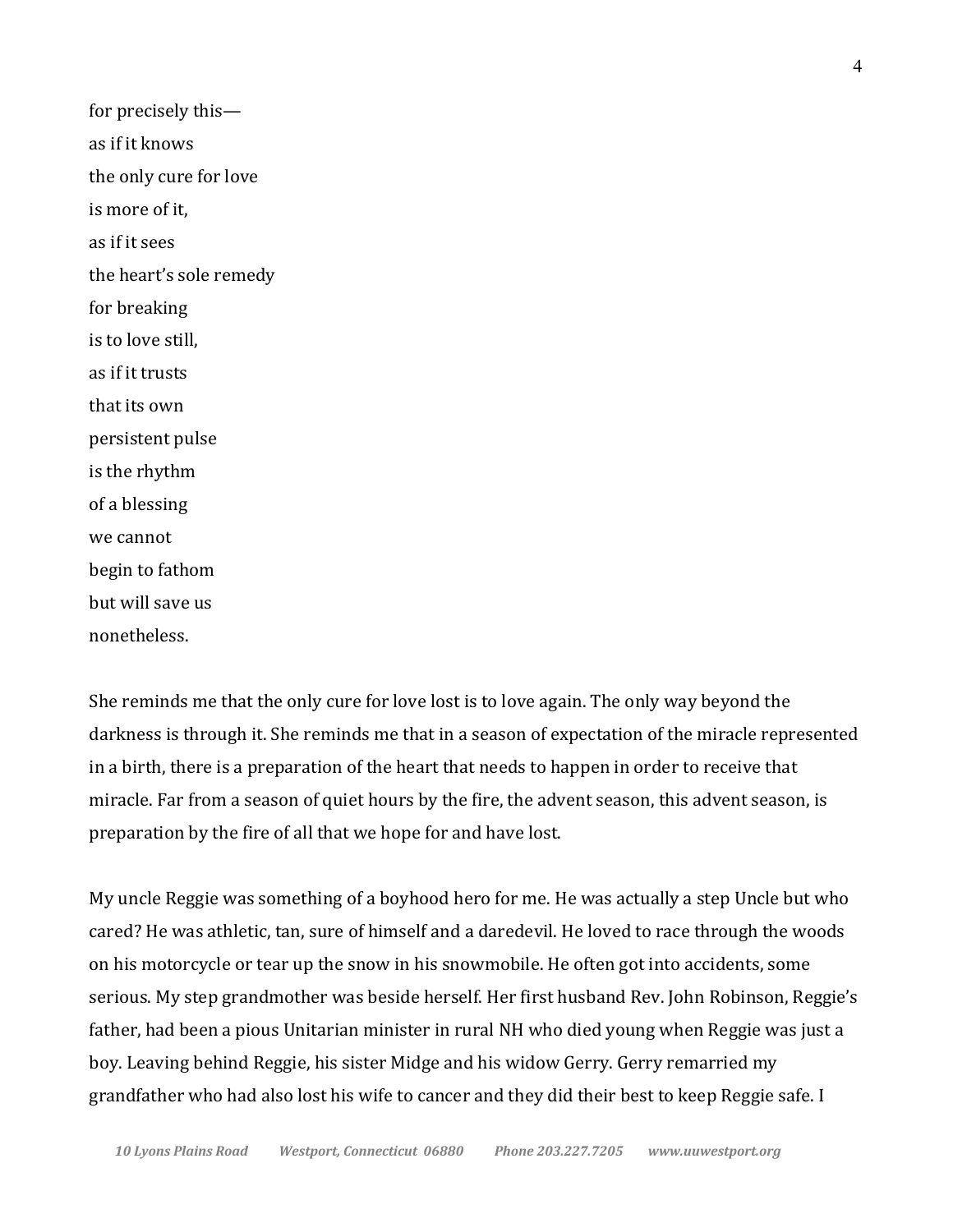loved Reggie because he was everything I was not: daring, wild, impetuous. He taught me how to ride a motorcycle and how to ski and climb mountains. But unbeknownst to me, Reggie was a manic depressive. Losing his father at such a young age was very hard.

On the third Sunday of Advent right before Christmas my step grandmother found his body hanging from the pipes in the basement. He had killed himself. He died at age 22. For him, there was no quiet advent season, for him there was only raging through the desert. My grandmother was never the same.

I always know that the weeks leading up to Christmas are so juxtaposed. Laying bare the reality of both light and darkness, rarely in equal measure. One of the reasons the Jan Richardson's poems are is so poignant is reflected in this very reality. And perhaps it is your reality. What we offer here, is not sentimentality, but light. Light that you will either be strengthened from or light you will add to by your very presence.

Next weekend we will have several important services to help you either find or bring the light. On Friday, Margalie our intern minister will be offering a Blue Christmas Service, designed to bring our heart ache to and find comfort there. Then the next evening, on the winter solstice Saturday, Rev. Shelly and Marjory Partch will offer an evening of labyrinth walking as it is laid out in its splendor in this very room. And the following day, on Sunday, I will return to the pulpit to offer reflections on the coming of the light.

We are in the third Sunday of Advent now. The four Sundays preceding Christmas are dedicated to Faith, Hope, Love and Joy. Faith that we will once again celebrate the birth of the Prince of Peace, Hope that the year before us will bring the changes we desire and need, Love that we have one another to journey with us and Joy that we have finally arrived at the birth, the day of greatest night, and greatest promise. As some of you have expressed to me over these past few weeks, may peace and love come to all the world, even if it isn't in my lifetime.

In this third Sunday of Advent, the Sunday of Love I am reminded of Jan Richardson once wrote after losing her partner, "What we choose changes us. What we love transforms us." Darkness,